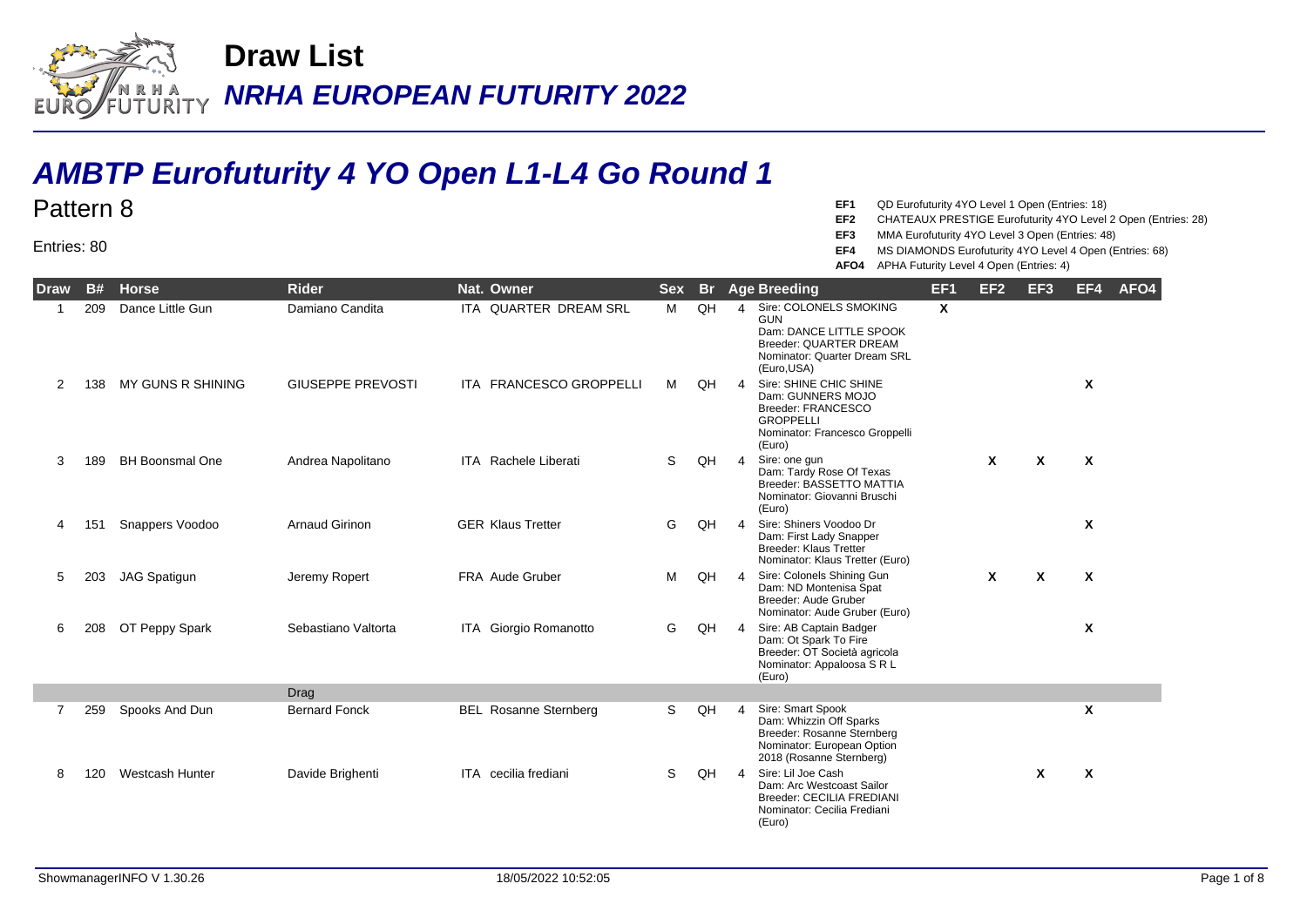| Draw | B#  | <b>Horse</b>             | <b>Rider</b>             | Nat. Owner                                     | <b>Sex</b> |    |                | <b>Br</b> Age Breeding                                                                                                                                  | EF <sub>1</sub> | EF <sub>2</sub> | EF <sub>3</sub> | EF4                       | AFO4 |
|------|-----|--------------------------|--------------------------|------------------------------------------------|------------|----|----------------|---------------------------------------------------------------------------------------------------------------------------------------------------------|-----------------|-----------------|-----------------|---------------------------|------|
| 9    | 201 | <b>CSG KENZO</b>         | Lukasz Czechowicz        | POL Katarzyna Roleska                          | G          | QH | $\overline{4}$ | Sire: COLONELS SHINING<br><b>GUN</b><br>Dam: SHINER BRIMOLENA<br>Breeder: KATARZYNA<br><b>ROLESKA</b><br>Nominator: Katarzyna Roleska<br>(Euro, USA)    |                 |                 | $\mathsf{x}$    | $\mathsf{x}$              |      |
| 10   |     | 182 Gdlittle Specialnite | Gabriele Landi           | <b>ITA</b> Domenico Giannitti                  | S          | QH | $\overline{4}$ | Sire: Gunners Special Nite<br>Dam: Little Gold Sailor<br>Breeder: Giorgio Tacchia<br>Nominator: European 2018<br>(Domenico Giannitti)                   | X               |                 |                 |                           |      |
| 11   | 255 | Stepup For Lil Gun       | Johannes Hasenauer       | AUT Stefan Löffler                             | м          | QH | $\overline{4}$ | Sire: COLONELS LIL GUN AQH<br>Dam: STEP UP AND PLAY AQH<br>Breeder: Stefan Loeffler<br>Nominator: Stefan Loeffler<br>(Euro)                             |                 | χ               | χ               | X                         | X    |
| 12   | 188 | PD My Magnetic Star      | Paolo Driussi            | ITA Paolo Driussi                              | м          | QH | $\overline{4}$ | Sire: Chic Magnetic<br>Dam: Antar Bueno<br>Breeder: Paolo Driussi<br>Nominator: Paolo Driussi<br>(Euro, USA)                                            | X               | χ               | X               | X                         |      |
|      |     |                          | Drag                     |                                                |            |    |                |                                                                                                                                                         |                 |                 |                 |                           |      |
| 13   | 219 | FB Leeloo Dallas         | Jeffrey Touroute-Thomas  | FRA Enguerran Giraud                           | м          | QH | $\overline{4}$ | Sire: RS Polyphemus Jac<br>Dam: Db Olena Day<br>Breeder: Luigi Pastore<br>Nominator: Luigi Pastore (Euro)                                               |                 |                 | X               | X                         |      |
| 14   | 186 | Gee Whiz What A Blue     | Gennaro Lendi            | ITA Eyal Carmon                                | S          | QH | $\overline{4}$ | Sire: SPOOKS GOTTA WHIZ<br>Dam: TIVIOS LITTLE DUN IT<br>Breeder: IMPRESA AGRICOLA<br><b>CUOGHI</b><br>Nominator: Impresa Agricola<br>Cuoghi (Euro, USA) |                 |                 |                 | $\mathsf{x}$              |      |
| 15   | 111 | AR Infernal Day          | Natasha Moller           | <b>DEN Poul Moller</b>                         | м          | QH | $\overline{4}$ | Sire: Inferno sixty six<br>Dam: ALV Wimpylittlegold<br>Breeder: ALV Quarter Horses<br>Nominator: AR Showhorses<br>(Euro)                                | X               |                 |                 |                           |      |
| 16   | 237 | <b>Business Whiz RM</b>  | Mirko Midili             | ITA Luga Quarter Horses<br>Luga Quarter Horses | S          | QH | $\overline{4}$ | Sire: Spark N Whiz<br>Dam: Dunnit With Cash<br>Breeder: Massimo Rudari<br>Nominator: Massimo Rudari<br>(Euro)                                           |                 |                 |                 | $\boldsymbol{\mathsf{x}}$ |      |
| 17   |     | 166 X INFERNOKID         | <b>ALOIS KOMPATSCHER</b> | ITA BARBARA HAGEDORN                           | S          | QH | $\overline{4}$ | Sire: INFERNO SIXTY SIX<br>Dam: SON OFA KID<br>Breeder: KARL PARDELLER<br>Nominator: Anna Gerlinde<br>Pletzenauer (Euro)                                |                 | $\mathbf{x}$    | X               | $\boldsymbol{\mathsf{x}}$ |      |
| 18   | 241 | Walla Gun Girl           | Klaus Lechner            | <b>AUT Karoline Wesely</b>                     | м          | QH | $\overline{4}$ | Sire: Tinseltownsmokingun<br>Dam: ARC Ms Whiz<br><b>Breeder: LG Quarter Horses</b><br>Nominator: Julia Gaupmann-<br>Lechner (Euro)                      |                 |                 | X               | X                         |      |
|      |     |                          | Drag                     |                                                |            |    |                |                                                                                                                                                         |                 |                 |                 |                           |      |
| 19   |     | 162 Hoolygan             | Giovanni Masi De Vargas  | ITA Filippo Masi                               | м          | QH | 4              | Sire: Hollywood Gun Dunnit<br>Dam: Sweet Lady Rooster<br>Breeder: Filippo Masi<br>Nominator: Filippo Masi (Euro)                                        |                 |                 | X               | $\boldsymbol{\mathsf{x}}$ |      |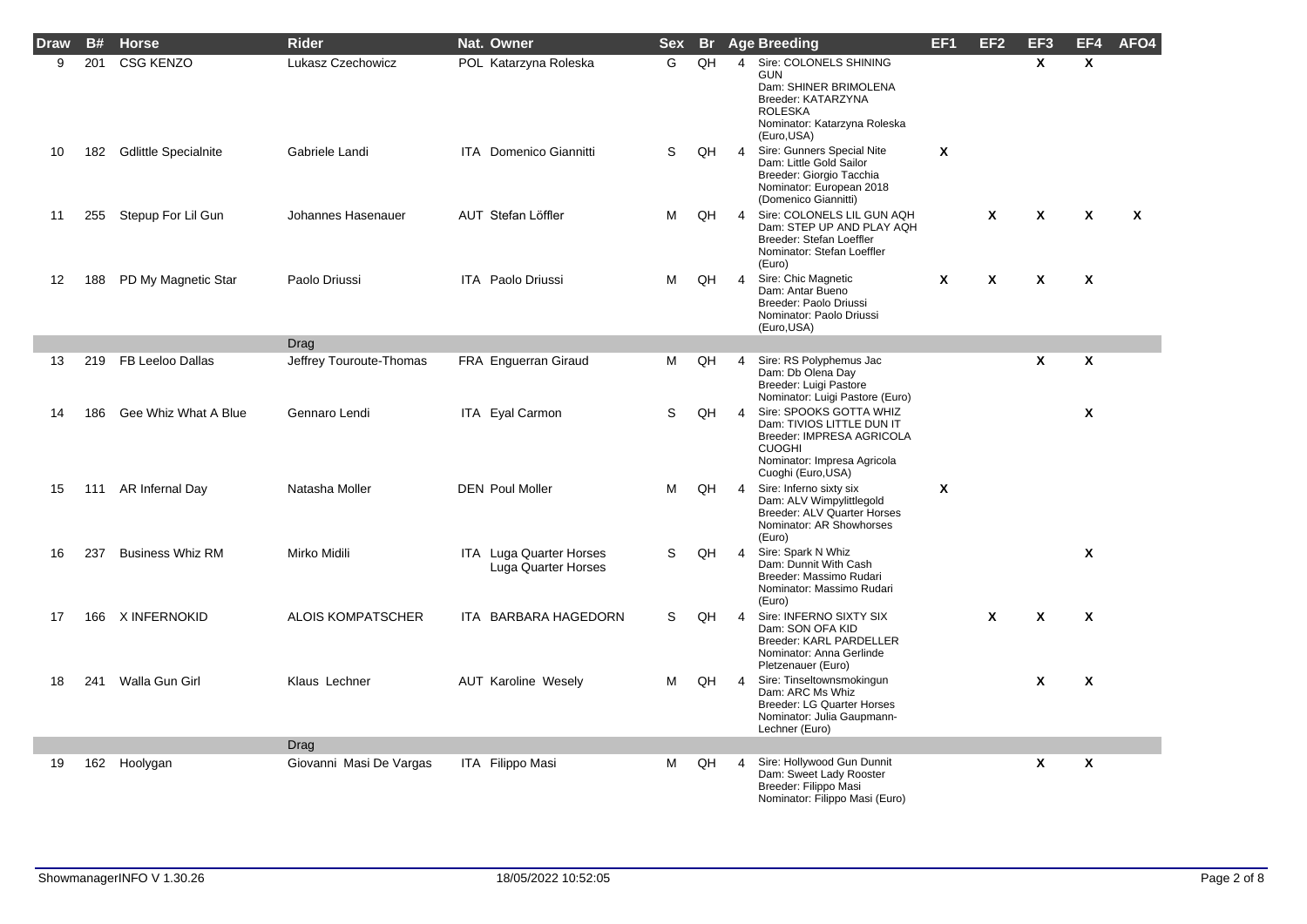| Draw | <b>B#</b> | <b>Horse</b>             | <b>Rider</b>            | Nat. Owner                      | <b>Sex</b> | <b>Br</b> |                | <b>Age Breeding</b>                                                                                                                                                         | EF <sub>1</sub> | EF2 | EF3                       | EF4                       | AFO4 |
|------|-----------|--------------------------|-------------------------|---------------------------------|------------|-----------|----------------|-----------------------------------------------------------------------------------------------------------------------------------------------------------------------------|-----------------|-----|---------------------------|---------------------------|------|
| 20   | 232       | Sofisticatedfrozngun     | <b>Mathis Muller</b>    | <b>FRA</b> Ashton Verdenne      | м          | QH        | $\overline{4}$ | Sire: Hollywood Gun Dunnit<br>Dam: Sofisailor<br>Breeder: Tiffany Gal<br>Nominator: Tiffany Gal (Euro)                                                                      | $\mathsf{x}$    |     |                           |                           |      |
| 21   | 180       | SK Spacex                | Felix Larsson           | <b>SWE Felix Larsson</b>        | S          | QH        | $\overline{4}$ | Sire: Spooks Gotta Gun<br>Dam: Smart Kachina Taq<br>Breeder: Silja Jonsson<br>Nominator: Silja Jonsson (Euro)                                                               |                 | X   | $\boldsymbol{\mathsf{x}}$ | $\boldsymbol{\mathsf{x}}$ |      |
| 22   |           | 217 Miss Bobdaughter     | Pietro Artinghelli      | <b>ITA</b> Alessandro Tabarrini |            | QH        | $\overline{4}$ | Sire: Dunit Like A Master<br>Dam: Miss BH Gunshine<br>Breeder: Alessandro Tabarrini<br>Nominator: Alessandro Tabarrini<br>(Euro)                                            |                 | X   | $\boldsymbol{\mathsf{x}}$ | X                         |      |
| 23   | 152       | Awaited Prettymagnum     | Rudi Kronsteiner        | <b>AUT</b> Jennifer Nixdorf     | м          | QH        | $\overline{4}$ | Sire: Magnum Chic Dream<br>Dam: Wrangler Dun So Good<br>Breeder: Societa Agricola Le<br>Fattorie di Matilde<br>Nominator: Societa Agricola Le<br>Fattorie Di Matilde (Euro) |                 |     | X                         | X                         |      |
| 24   |           | 172 Jokin Rooster        | Markus Schopfer         | ITA Markus Schopfer             | M          | QH        | $\overline{4}$ | Sire: Jokin Whiz<br>Dam: Sweet Rooster Lena<br>Breeder: Markus Schöpfer<br>Nominator: Markus Schopfer<br>(Euro)                                                             |                 | X   | $\boldsymbol{\mathsf{x}}$ | X                         |      |
|      |           |                          | Drag                    |                                 |            |           |                |                                                                                                                                                                             |                 |     |                           |                           |      |
| 25   | 245       | Voodoos Enterprise       | <b>Quentin Galliere</b> | <b>BEL Gradus Berg</b>          |            | QH        | $\overline{4}$ | Sire: Shiners Voodoo Dr<br>Dam: BH Best Of Seven<br>Breeder: Gradus Berg<br>Nominator: Jana Mroszewski<br>(Euro)                                                            |                 | χ   | $\boldsymbol{\mathsf{x}}$ | $\boldsymbol{\mathsf{x}}$ |      |
| 26   | 107       | <b>SHINEYS SPOOK</b>     | Morey Fisk              | CAN Annika Bootsman-Kleberg     | S          | QH        | $\overline{4}$ | Sire: Smart Spook<br>Dam: Gotta Shiney Whiz<br>Breeder: Annemanna AB<br>Nominator: Annemanna AB<br>(Euro)                                                                   |                 |     | $\boldsymbol{\mathsf{x}}$ | X                         |      |
| 27   | 216       | Magnum Cal Chex          | Matyas Gobert           | BEL Liz Twigg                   |            | QH        | $\overline{4}$ | Sire: Magnum Chic Dream<br>Dam: Senorita Cal Chex<br>Breeder: Yvan Thomas<br>Nominator: Yvan Thomas (Euro)                                                                  |                 | X   | $\boldsymbol{\mathsf{x}}$ | X                         |      |
| 28   |           | 142 Miss Cute Gotta Whiz | Andrea Costa            | <b>FRA</b> Ilaria Padula        | м          | QH        | $\overline{4}$ | Sire: Spooks Gotta Whiz<br>Dam: Ms Clovis Bricciola<br>Breeder: 88Ruscetta<br>Nominator: Danilo Ruscetta<br>(Euro, USA)                                                     |                 | X   | $\boldsymbol{\mathsf{x}}$ | X                         |      |
| 29   | 196       | Wicked walla whiz        | Rudy Tasia              | <b>BEL Rudy Tasia</b>           | G          | QH        | $\overline{4}$ | Sire: WALLA WALLA whiz<br>Dam: Footworks for me<br>Breeder: Gobert matyas rottiers<br>jolien<br>Nominator: Jolien Rottiers (Euro)                                           | Χ               |     |                           |                           |      |
| 30   | 251       | XTRA DOO LITTLE          | Stephan Rohde           | <b>GER Katharina Voelkel</b>    | S          | QH        | $\overline{4}$ | Sire: Shiners Voodoo Dr.<br>Dam: Wimpys Little Sinbar<br>Breeder: Ixtul Quarter Horses,<br><b>LLC</b><br>Nominator: European Option<br>2019 (Katharina Schwarz)             |                 |     | X                         | X                         |      |
|      |           |                          | Drag                    |                                 |            |           |                |                                                                                                                                                                             |                 |     |                           |                           |      |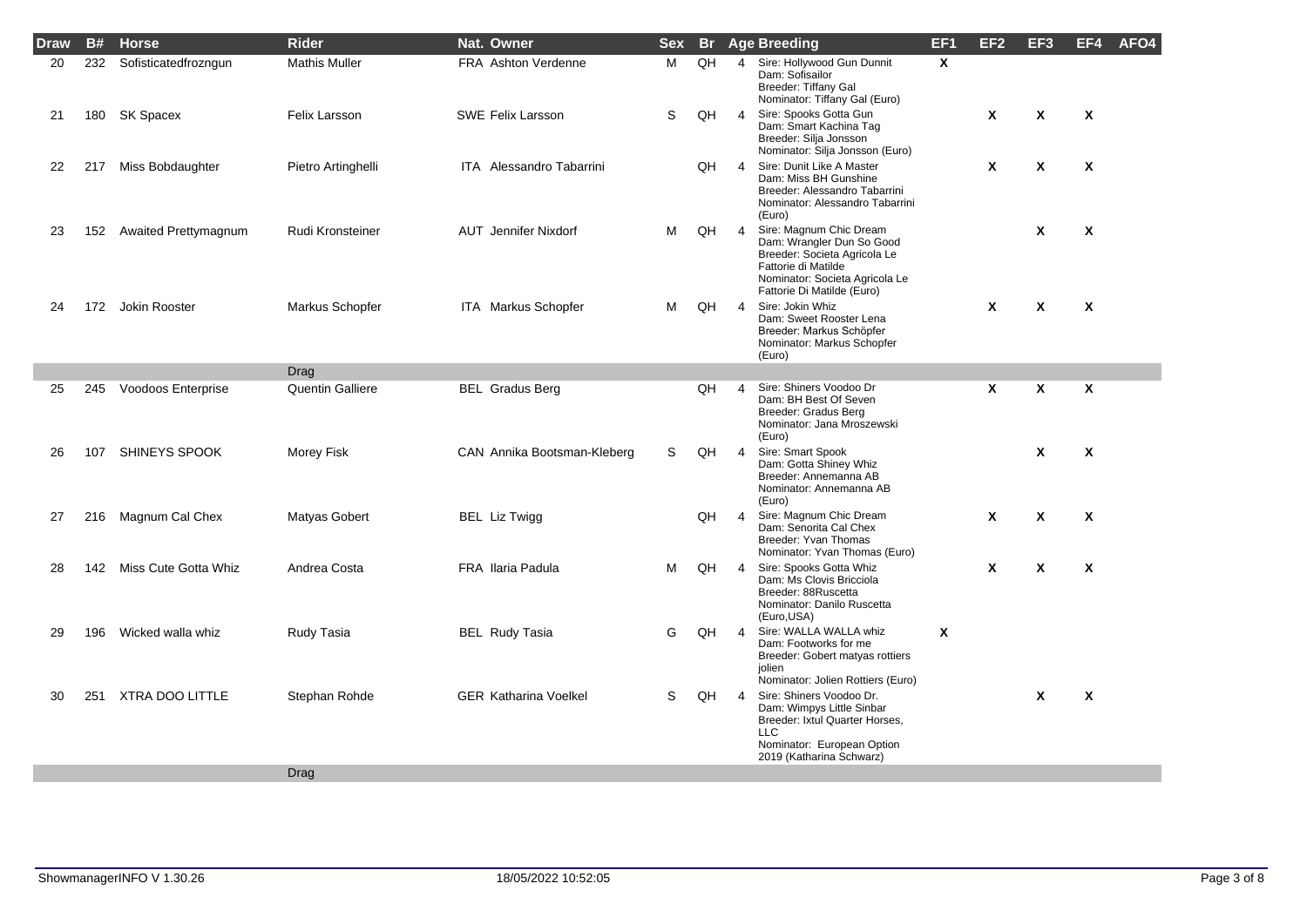| <b>Draw</b> | <b>B#</b> | <b>Horse</b>            | <b>Rider</b>               | Nat. Owner                          | <b>Sex</b> | <b>Br</b> |                | <b>Age Breeding</b>                                                                                                                 | EF <sub>1</sub> | EF <sub>2</sub> | EF <sub>3</sub>           | EF4                       | AFO4 |
|-------------|-----------|-------------------------|----------------------------|-------------------------------------|------------|-----------|----------------|-------------------------------------------------------------------------------------------------------------------------------------|-----------------|-----------------|---------------------------|---------------------------|------|
| 31          | 143       | Golden Sparkya          | <b>FABIO RUSSO</b>         | ITA Rabboni Reining Horse           | м          | QH        | $\overline{4}$ | Sire: ARC Gunna Sparkya<br>Dam: Cadillac Dun it<br>Breeder: Rabboni Reining<br>Horses<br>Nominator: Vittorio Rabboni<br>(USA, EURO) |                 |                 | X                         | X                         |      |
| 32          | 198       | Voodoo Steps            | Tiara Van Dongen           | <b>BEL</b> Gisela Haas              | м          | QH        | $\overline{4}$ | Sire: Shiners Voodoo Dr<br>Dam: Miss Wimpy Hollywood<br>Breeder: Gisela Haas<br>Nominator: Paulus Beurskens<br>(Euro, USA)          |                 | $\mathbf{x}$    | $\boldsymbol{\mathsf{x}}$ | $\mathbf{x}$              |      |
| 33          | 136       | <b>MAGNUM CHIC NIC</b>  | <b>GIUSEPPE PREVOSTI</b>   | ITA GIUSEPPE PREVOSTI               | м          | QH        | $\overline{4}$ | Sire: MAGNUM CHIC DREAM<br>Dam: BUENONICS DOUGHTER<br>Breeder: PREVOSTI GIUSEPPE<br>Nominator: Giuseppe Prevosti<br>(Euro)          |                 |                 |                           | X                         |      |
| 34          | 140       | <b>GREAT GOTTA WHIZ</b> | CRISTIAN DALLA POZZA       | ITA Ambrosini Quarter Horses<br>ASD | S          | QH        | $\overline{4}$ | Sire: SPOOKS GOTTA WHIZ<br>Dam: SHIRLEYS CASHIN IN<br>Breeder: AMBROSINI QH<br>Nominator: Ambrosini Quarter<br>Horses ASD (Euro)    |                 | $\mathbf{x}$    | $\boldsymbol{\mathsf{x}}$ | $\boldsymbol{\mathsf{x}}$ |      |
| 35          | 114       | Spooking Whiz           | <b>Glen-Arthur Estival</b> | FRA Equine LLC Latigo Global        | G          | QH        | $\overline{4}$ | Sire: Spooks Gotta Whiz<br>Dam: OT Belle<br>Breeder: Karin and Ruggero<br>Prevedel<br>Nominator: Karin Prevedel<br>(Euro)           | X               | χ               | X                         | X                         |      |
| 36          | 147       | Surprisehollywoodgun    | Moreno Sacchi              | ITA Ilaria Padula                   | S          | QH        | $\overline{4}$ | Sire: Hollywood gun dunnit<br>Dam: Miss Mega Nic<br>Breeder: Stefano Riccardi<br>Nominator: Danilo Ruscetta<br>(Euro, USA)          |                 | χ               | X                         | X                         |      |
|             |           |                         | Drag                       |                                     |            |           |                |                                                                                                                                     |                 |                 |                           |                           |      |
| 37          | 156       | A Smart Little Tyke     | Johannes Heil              | GER Hans-Georg Holzwarth            | S.         | QH        | $\overline{4}$ | Sire: Coeurs Little Tyke<br>Dam: Dors Lotta<br>Breeder: Holzwarth<br>Nominator: Hans-Georg<br>Holzwarth (Euro)                      | X               |                 |                           |                           |      |
| 38          | 185       | Lil Sailor Cash         | Gennaro Lendi              | ITA Alberto Amici                   | S          | QH        | $\overline{4}$ | Sire: LIL JOE CASH<br>Dam: SAILOR N GLO<br>Breeder: ALBERTO AMICI<br>Nominator: Alberto Amici (Euro)                                |                 |                 |                           | X                         |      |
| 39          | 247       | Soda Whiz ice           | Gilles Huyghe              | <b>BEL Deboti BVBA</b>              | м          | QH        | $\overline{4}$ | Sire: SG Frozen Enterprise<br>Dam: Cracker Jac Show<br>Breeder: Tara Spatcher                                                       |                 |                 | χ                         | $\boldsymbol{\mathsf{x}}$ |      |
| 40          | 231       | Sundae Spook            | Stefano Ferri              | FRA Rosanne Sternberg               | S          | QH        | $\overline{4}$ | Sire: Smart Spook<br>Dam: Fudge Pop<br>Breeder: Sarah Chiara Seiler<br>Nominator: Rosanne Sternberg<br>(USA, EURO)                  |                 |                 | χ                         | X                         |      |
| 41          | 243       | Okie Bumble Bee         | Dario Carmignani           | ITA Dario Carmignani                | S          | <b>PH</b> | 4              | Sire: Okie Dun Badger<br>Dam: CL Gun Sarah<br>Breeder: Dario Carmignani<br>Nominator: Dario Carmignani<br>(Euro)                    |                 | χ               | χ                         | X                         | X    |
| 42          | 246       | <b>HOT SHINE ROSE</b>   | <b>FRANCESCO BARBAGLI</b>  | ITA JESSICA MENEGON                 | G          | QH        | 4              | Sire: Nu Stars Shine<br>Dam: SJ Hot Rose<br>Breeder: Pamela Conforto<br>Nominator: Pamela Conforto<br>(Euro)                        |                 |                 |                           | $\boldsymbol{\mathsf{x}}$ |      |
|             |           |                         | Drag                       |                                     |            |           |                |                                                                                                                                     |                 |                 |                           |                           |      |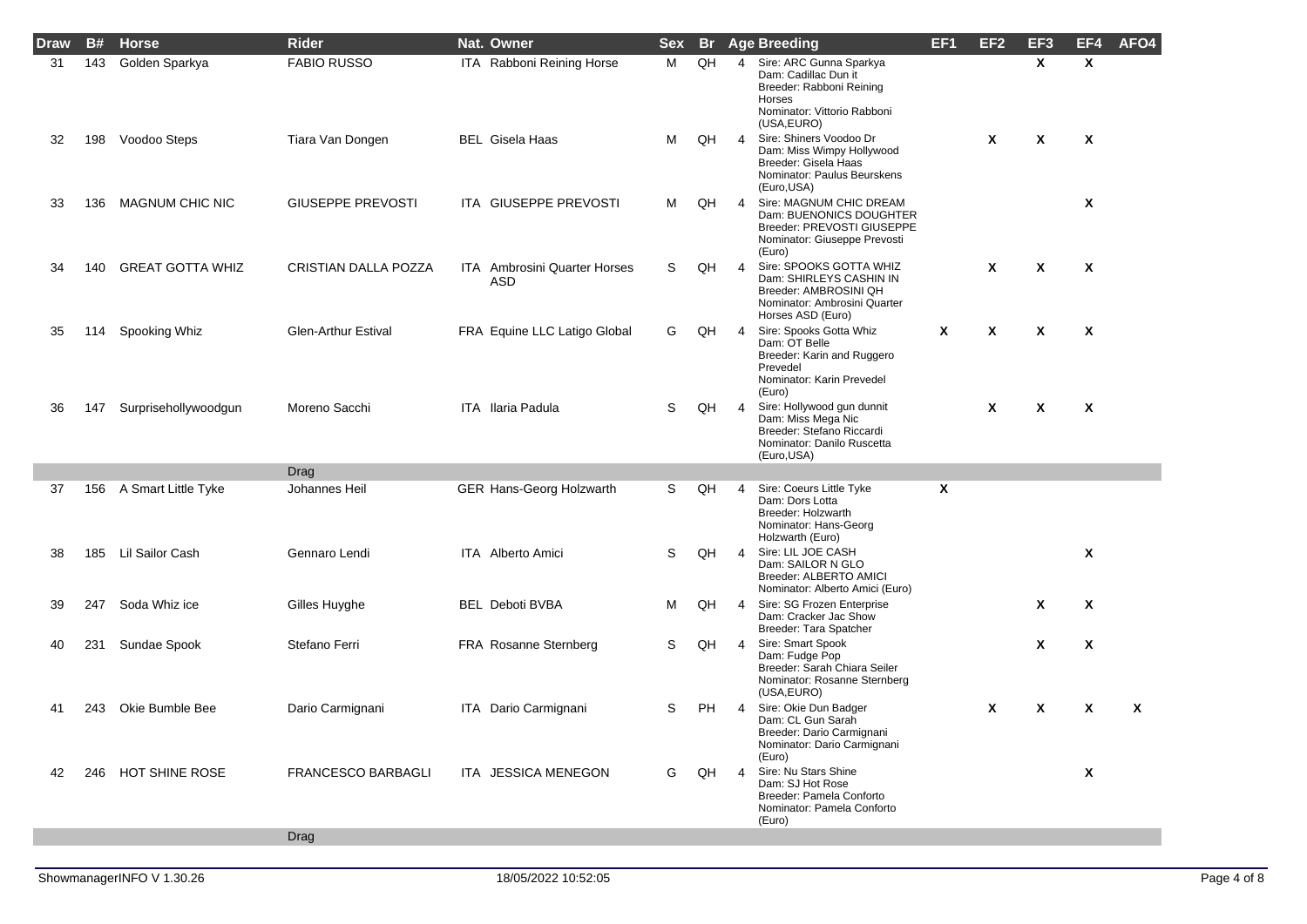| Draw | B#  | <b>Horse</b>               | <b>Rider</b>            | Nat. Owner                                               | <b>Sex</b> |    |                         | <b>Br</b> Age Breeding                                                                                                                           | EF1                       | EF <sub>2</sub> | EF <sub>3</sub>           | EF4                       | AFO4 |
|------|-----|----------------------------|-------------------------|----------------------------------------------------------|------------|----|-------------------------|--------------------------------------------------------------------------------------------------------------------------------------------------|---------------------------|-----------------|---------------------------|---------------------------|------|
| 43   | 252 | Spark Made whiz            | Mirko Midili            | ITA Luga Quarter Horses<br>Luga Quarter Horses           | S.         | QH | $\overline{4}$          | Sire: Spark N Whiz<br>Dam: Mare Made<br>Breeder: Luga Quarter Horses<br>Nominator: Luga Quarter Horses<br>(Euro)                                 |                           |                 |                           | $\mathsf{x}$              |      |
| 44   | 199 | Anybody Killa Roost        | <b>JUNE ALUSTIZA</b>    | ESP AZIENDA AGRICOLA 23 QH                               | G          | QH | $\overline{4}$          | Sire: RICOCHET ROOSTER<br>Dam: ANTAR STYLE<br>Breeder: 23 QH<br>Nominator: 23 Quarter Horses<br>SRL (Euro)                                       | X                         |                 |                           |                           |      |
| 45   | 158 | Shine My Picabo            | Grischa Ludwig          | <b>GER</b> Alexandra Schmitz                             | м          | QH | $\overline{4}$          | Sire: Shine My Gun<br>Dam: Custom Rome<br>Breeder: LQH<br>Nominator: Michel Rose (Euro)                                                          |                           |                 | $\mathbf{x}$              | X                         |      |
| 46   | 191 | <b>JJ Roosters Olaf</b>    | <b>Bernard Fonck</b>    | <b>BEL</b> Anthony Cianci                                | G          | QH | $\overline{4}$          | Sire: Ricochet Rooster<br>Dam: Chic Of Florence<br>Breeder: J&J Comm V<br>Nominator: Bernard Fonck<br>(Euro, USA)                                |                           |                 |                           | $\mathbf{x}$              |      |
| 47   |     | 173 Rock Crusher           | Dominik Reminder        | <b>GER</b> Jaqueline Seger                               | S          | QH | $\overline{4}$          | Sire: SHINE CHIC SHINE<br>Dam: JOKIN PEPPY<br>Breeder: SEGER JACQUELINE<br>Nominator: Cecilia Frediani<br>(Euro)                                 |                           |                 | X                         | X                         |      |
| 48   |     | 123 STEPPIN TO AMARILLO    | Tommaso Beltramini      | ITA Riccardo Abati                                       | S          | QH | $\overline{4}$          | Sire: STEPPIN ON SPARKS<br>Dam: FROSTED WIMPED<br><b>CREAM</b><br>Breeder: ABATI RICCARDO<br>Nominator: Riccardo Abati<br>(Euro)                 |                           | X               | X                         | $\boldsymbol{\mathsf{x}}$ |      |
|      |     |                            | Drag                    |                                                          |            |    |                         |                                                                                                                                                  |                           |                 |                           |                           |      |
| 49   | 118 | Cielo Gotta Whiz           | Davide Brighenti        | ITA FRANCESCO BONADEO                                    | M          | QH | $\overline{\mathbf{A}}$ | Sire: Spooks Gotta Whiz<br>Dam: Topsail Del Cielo<br>Breeder: Francesco Bonadeo<br>Nominator: Francesco Bonadeo<br>(Euro)                        |                           |                 | X                         | X                         |      |
| 50   | 183 | OT Yankeevalentine         | Gabriele Landi          | ITA MAURO PAOLACCI                                       | м          | QH | $\overline{4}$          | Sire: Yankee Gun<br>Dam: OT Tarisme<br>Breeder: OT società agricola<br>s.r.l.<br>Nominator: Appaloosa S R L<br>(Euro)                            | $\boldsymbol{\mathsf{x}}$ |                 |                           |                           |      |
| 51   | 238 | <b>Shine Chic Sailor</b>   | <b>DINO LULLI</b>       | ITA Angelucci Quarter Horses<br>Angelucci Quarter Horses | S          | QH | $\overline{4}$          | Sire: Shine Chic Shine<br>Dam: Sailor Chicca<br>Breeder: ANGELUCCI QH<br>Nominator: Angelucci Quarter<br>Horses (Euro)                           | $\boldsymbol{x}$          | X               | $\boldsymbol{\mathsf{x}}$ | $\boldsymbol{x}$          |      |
| 52   | 204 | Agrayvintagechick PC       | Nico Sicuro             | ITA QUARTER DREAM SRL                                    | M          | QH | $\overline{4}$          | Sire: A Sparkling Vintage<br>Dam: One Helluva Chick<br>Breeder: Soc Agr Pietracavalla<br>Nominator: European 2018 (Soc<br>Agr Pietracavalla SRL) |                           |                 |                           | $\mathbf{x}$              |      |
| 53   | 242 | <b>GD LADY SPARK TARIS</b> | <b>Thomas Beget</b>     | <b>FRA Domenico Giannitti</b>                            | м          | QH | $\overline{4}$          | Sire: Spark N Whiz<br>Dam: Cutter Holiday Jacs<br>Breeder: Giannitti Domenico<br>Nominator: Domenico Giannitti<br>(Euro)                         | X                         |                 |                           |                           |      |
| 54   | 221 | The Electric Bandit        | Jeffrey Touroute-Thomas | <b>FRA Alexandre Giarratano</b>                          |            | QH | $\overline{4}$          | Sire: Dont Miss My Guns<br>Dam: Electra Stop Ruff<br>Breeder: Electra Stop Ruff<br>Nominator: David Roux (Euro)                                  |                           |                 | X                         | X                         |      |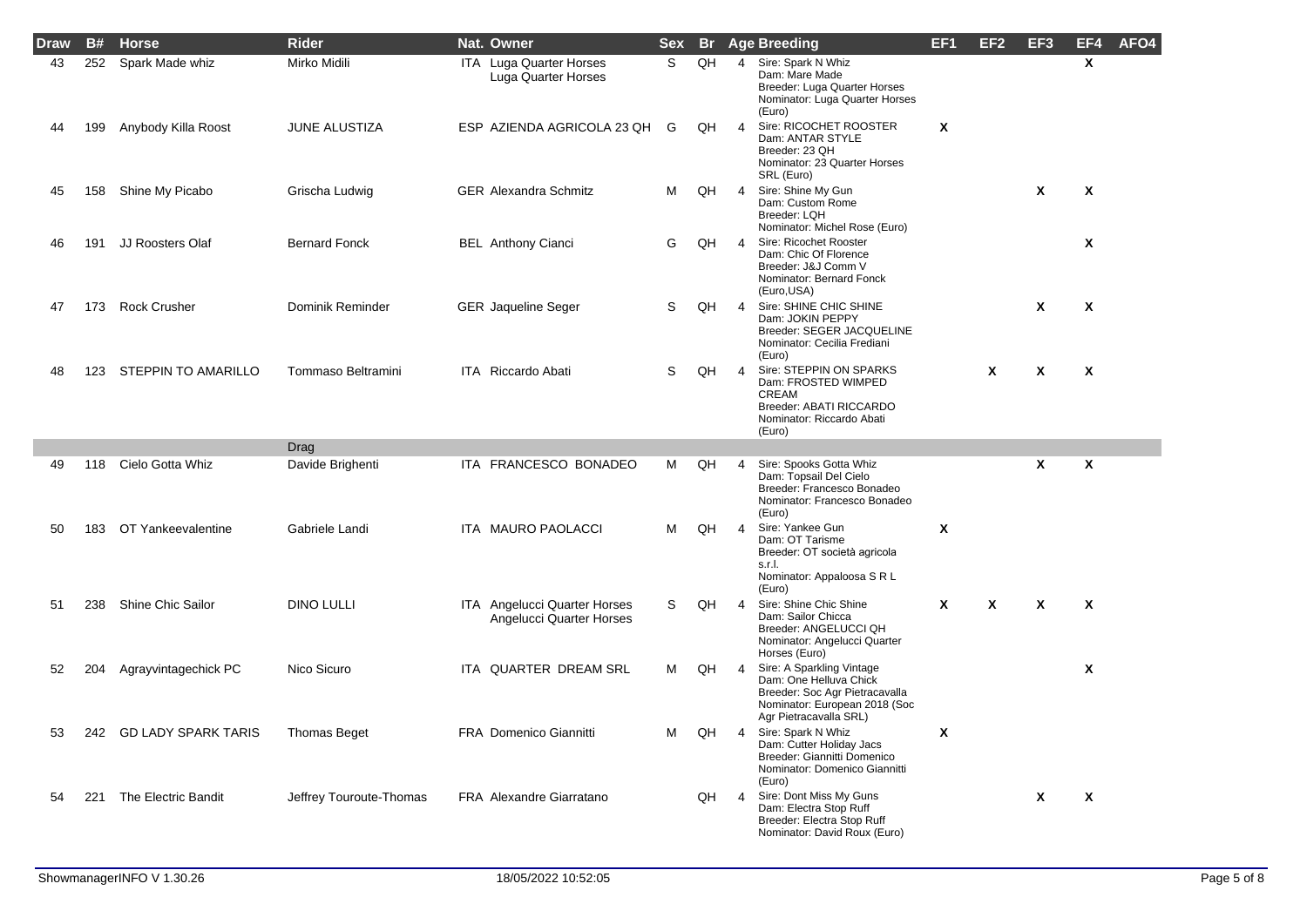| <b>Draw</b> | <b>B#</b> | <b>Horse</b>          | <b>Rider</b>                | Nat. Owner                               | <b>Sex</b> |    |                | <b>Br</b> Age Breeding                                                                                                                         | EF <sub>1</sub> | EF <sub>2</sub> | EF3                       | EF4                       | AFO <sub>4</sub> |
|-------------|-----------|-----------------------|-----------------------------|------------------------------------------|------------|----|----------------|------------------------------------------------------------------------------------------------------------------------------------------------|-----------------|-----------------|---------------------------|---------------------------|------------------|
|             |           |                       | Drag                        |                                          |            |    |                |                                                                                                                                                |                 |                 |                           |                           |                  |
| 55          | 194       | PL Miss Gotta Whiz    | Ann Fonck-Poels             | <b>BEL</b> Lenka Lukackova<br>Zen Simone | м          | QH | $\overline{4}$ | Sire: Spooks Gotta Whiz<br>Dam: Nu Chex Donna<br>Breeder: Luigi Parise<br>Nominator: Luigi Parise (Euro)                                       |                 |                 |                           | X                         | $\boldsymbol{x}$ |
| 56          | 187       | OT Heavenly Moon      | Paolo Driussi               | ITA wilfred nusbacker                    | м          | QH | $\overline{4}$ | Sire: Ot Jacs On The Moon<br>Dam: Heavenly Who<br>Breeder: Appaloosa S R L<br>Nominator: European 2018<br>(Appaloosa S R L)                    | Χ               |                 |                           |                           |                  |
| 57          | 165       | Whiz Star Dunit       | Johan Svensson              | <b>SWE Malin Melin</b>                   | S          | QH | $\overline{4}$ | Sire: Hollywoods Tinseltown<br>Dam: Shenaya Whiz<br>Breeder: Malin Melin<br>Nominator: Malin Melin (Euro)                                      | X               | X               | $\boldsymbol{\mathsf{x}}$ | $\boldsymbol{\mathsf{x}}$ |                  |
| 58          |           | 178 Letters To Juliet | Giacomo Ronchi              | ITA Giacomo Ronchi                       | м          | QH | $\overline{4}$ | Sire: Master Snapper<br>Dam: San July Jo Magnetic<br>Breeder: Giacomo Ronchi<br>Nominator: Impresa Agricola<br>Cuoghi (Euro)                   |                 |                 |                           | $\mathbf{x}$              |                  |
| 59          | 126       | Maverick Is Top       | Arnaud Randoin              | FRA Bo Ranch                             | S          | QH | $\overline{4}$ | Sire: Sail On Top Whizard<br>Dam: Sexy And I Know It<br>Breeder: Bo ranch<br>Nominator: BO Ranch (Euro)                                        | Χ               |                 |                           |                           |                  |
| 60          | 133       | Miss X Factor Sparks  | Kristiaan Hermus            | NED Sanghita Van Buuren                  | м          | QH | $\overline{4}$ | Sire: Steppin On Sparks<br>Dam: Footworks X Factor<br>Breeder: D.Q.M van Buuren<br>Nominator: Dominique van<br>Buuren (Euro)                   |                 | X               | $\boldsymbol{\mathsf{x}}$ | $\mathsf{x}$              |                  |
|             |           |                       | Drag                        |                                          |            |    |                |                                                                                                                                                |                 |                 |                           |                           |                  |
| 61          | 124       | Im The Voodoo Dr      | <b>Bastien Bourgeois</b>    | FRA Bastien Bourgeois                    | S          | QH | 4              | Sire: Shiners Voodoo Dr<br>Dam: Ima Funny Doc<br>Breeder: Francois Pietrancosta<br>Nominator: Bastien Bourgeois<br>(Euro)                      |                 | X               | $\boldsymbol{\mathsf{x}}$ | $\boldsymbol{x}$          |                  |
| 62          | 207       | Doctor Ruffy          | Sebastiano Valtorta         | <b>ITA</b> Giovanni Cioli                | G          | QH | $\overline{4}$ | Sire: Sailin Ruf<br>Dam: Jaclynn Of Sun<br>Breeder: Società Agricola<br>Allevamento Le Betulle<br>Nominator: European 2018<br>(Giovanni Cioli) |                 |                 |                           | $\boldsymbol{x}$          |                  |
| 63          |           | 222 Face Like A Crome | <b>Christelle Graffeuil</b> | <b>FRA Christelle Graffeuil</b>          | м          | QH | $\overline{4}$ | Sire: Pale Face Dunnit<br>Dam: Like A Custom Crome<br>Breeder: Sabatino QH Srl<br>Nominator: Sabatino QH Srl<br>(Euro)                         |                 | $\mathbf{x}$    | $\boldsymbol{\mathsf{x}}$ | $\boldsymbol{\mathsf{x}}$ | $\boldsymbol{x}$ |
| 64          | 184       | Elly Electric Gun Mr  | Gennaro Lendi               | ITA CHRISTIAN BALDELLI                   | S          | QH | $\overline{4}$ | Sire: Royal gun<br>Dam: Elly electric doll<br><b>Breeder: MATESE RANCH</b><br>Nominator: European 2018<br>(Matese Ranch)                       |                 |                 |                           | $\boldsymbol{x}$          |                  |
| 65          | 256       | Vintage Ruf Dun It    | Markus Gebert               | <b>GER Diana Metrangolo</b>              | S          | QH | $\overline{4}$ | Sire: A Sparkling Vintage<br>Nominator: Societa Agricola Le<br>Fattorie Di Matilde (Euro)                                                      |                 |                 | X                         | X                         |                  |
| 66          | 248       | Gun Dun It Tari       | Dario Carmignani            | ITA Albino Paoloni                       | S          | QH | $\overline{4}$ | Sire: GFC Quixote Gun<br>Dam: Miss Dunnit Tari<br>Breeder: Dario Carmignani<br>Nominator: Dario Carmignani<br>(Euro)                           |                 | $\pmb{\chi}$    | $\boldsymbol{\mathsf{x}}$ | $\boldsymbol{x}$          |                  |
|             |           |                       | <b>Drag</b>                 |                                          |            |    |                |                                                                                                                                                |                 |                 |                           |                           |                  |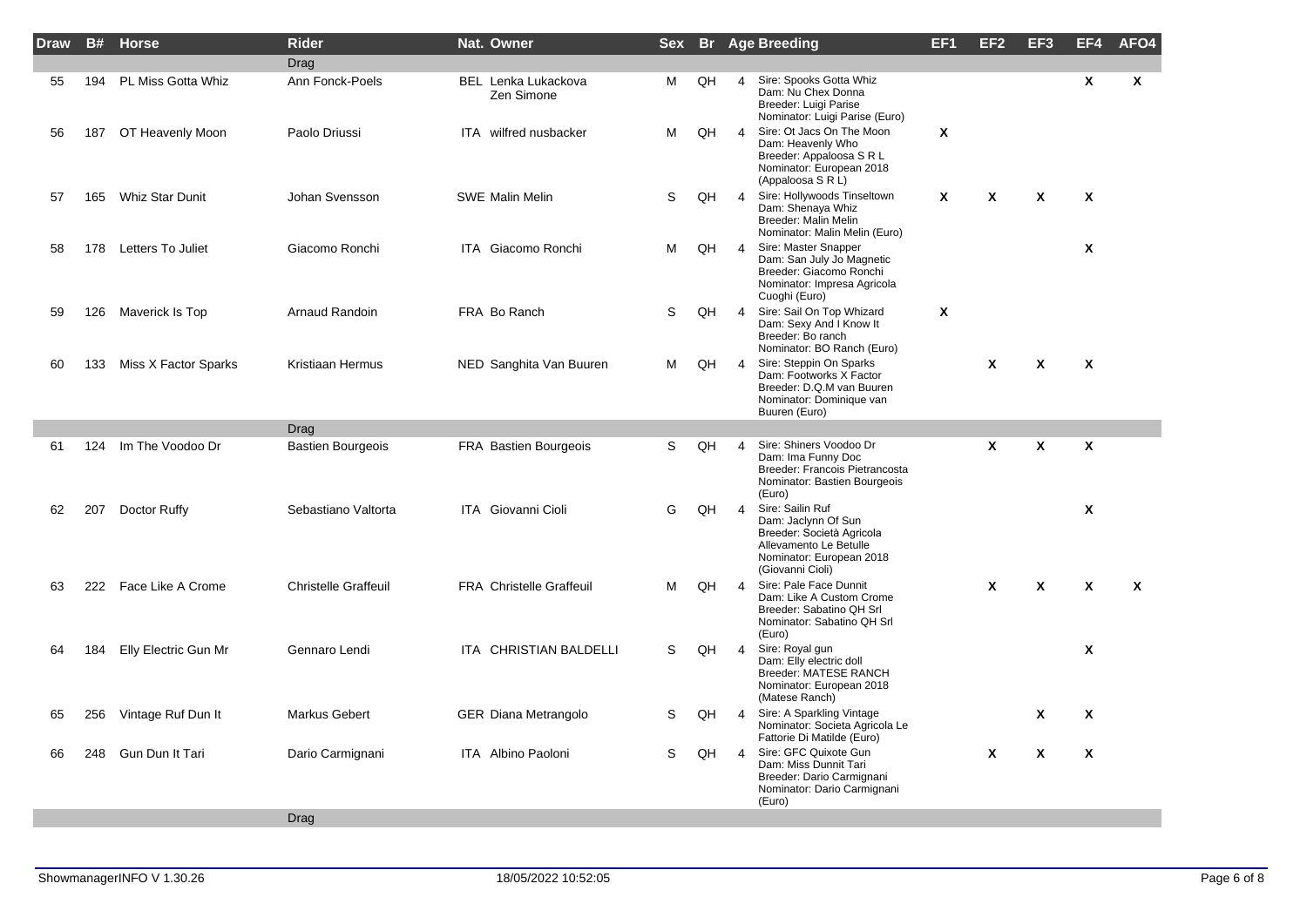| <b>Draw</b> | <b>B#</b> | <b>Horse</b>                | <b>Rider</b>               | Nat. Owner                                      | <b>Sex</b> | -Br |                | <b>Age Breeding</b>                                                                                                                                             | EF <sub>1</sub> | EF <sub>2</sub> | EF <sub>3</sub>           | EF4                       | AFO4 |
|-------------|-----------|-----------------------------|----------------------------|-------------------------------------------------|------------|-----|----------------|-----------------------------------------------------------------------------------------------------------------------------------------------------------------|-----------------|-----------------|---------------------------|---------------------------|------|
| 67          | 150       | <b>Shiners Dreamer</b>      | Arnaud Girinon             | <b>GER Patricia Kuenzli</b>                     | S.         | QH  | $\overline{4}$ | Sire: Shiners Voodoo Dr<br>Dam: Jessies Lil Dreamer<br>Breeder: Vittorio Rabboni<br>Nominator: Societa Agricola Le<br>Fattorie Di Matilde (Euro)                |                 |                 |                           | $\mathsf{x}$              |      |
| 68          | 134       | CJ Made Me Do It            | Vanety Künzler             | <b>GER Astrid Kraft</b><br>Laura Kraft          | м          | QH  | $\overline{4}$ | Sire: CJ Whiz<br>Dam: ND Sparkling Electra<br>Breeder: Koen Brutsaert<br>Nominator: Koen Brutsaert<br>(Euro)                                                    |                 | Χ               | X                         | $\boldsymbol{\mathsf{x}}$ |      |
| 69          | 113       | Heza Frozen Inferno         | <b>Glen-Arthur Estival</b> | FRA Equine LLC Latigo Global                    | S          | QH  | $\overline{4}$ | Sire: Inferno Sixty Six<br>Dam: Sailor Will Win<br>Breeder: Soc. Agr. Le Fattorie di<br>Matilde<br>Nominator: Societa Agricola Le<br>Fattorie Di Matilde (Euro) | X               | $\mathbf{x}$    | $\mathsf{x}$              | $\boldsymbol{\mathsf{x}}$ |      |
| 70          | 236       | Scarface Dunnit             | Simon Bilger               | GER Katja Binder                                | G          | QH  | 4              | Sire: Pale Face Dunnit<br>Dam: Joy Scarface<br>Breeder: Francesca Carone<br>Nominator: Matteo Vedovato<br>(Euro)                                                | X               | X               | $\boldsymbol{\mathsf{x}}$ | $\boldsymbol{\mathsf{x}}$ |      |
| 71          | 190       | GP The Stud In Town         | <b>Bernard Fonck</b>       | <b>BEL</b> Golden Paint Ranch                   | S          | QH  | $\overline{4}$ | Sire: Hollywood Tinseltown<br>Dam: CP Surprise<br>Breeder: Golden Paint Ranch<br>Nominator: Golden Paint Ranch<br>(Euro,USA)                                    |                 |                 |                           | X                         |      |
| 72          | 239       | <b>AB Toad Hancock</b>      | Mirko Midili               | ITA Luga Quarter Horses                         | G          | QH  | $\overline{4}$ | Sire: Docs Tivio Hancock<br>Dam: Little Bay Solano<br>Breeder: Aspersi Arianna<br>Nominator: Arianna Aspersi<br>(Euro)                                          |                 |                 |                           | X                         |      |
|             |           |                             | Drag                       |                                                 |            |     |                |                                                                                                                                                                 |                 |                 |                           |                           |      |
| 73          | 200       | <b>CSG WISEMANFEAR</b>      | Lukasz Czechowicz          | POL Katarzyna Roleska                           | G          | QH  | 4              | Sire: TEJANA CHIC<br>Dam: COLONELS SHINING<br><b>GUN</b><br>Breeder: KATARZYNA<br><b>ROLESKA</b><br>Nominator: Katarzyna Roleska<br>(Euro, USA)                 |                 |                 | X                         | X                         |      |
| 74          | 170       | <b>Smoking Surprise</b>     | Gabriele Landi             | ITA FC AMERICAN HORSE<br><b>FABIO CERANTOLA</b> | м          | QH  | $\overline{4}$ | Sire: SWEET CHIC SURPRISE<br>Dam: SMOKING WHIZ<br>Breeder: FABIO CERANTOLA<br>Nominator: Matteo Vedovato<br>(Euro)                                              | X               |                 |                           |                           |      |
| 75          | 137       | <b>TRASHYA KING</b>         | <b>GIUSEPPE PREVOSTI</b>   | <b>ITA</b> Jerome Farrenc                       | S          | QH  | $\overline{4}$ | Sire: GUNNATRASHYA<br>Dam: CG LADY CORONA<br>Breeder: ENRICO BEDETTI<br>Nominator: Cecilia Frediani<br>(Euro)                                                   |                 |                 |                           | X                         |      |
| 76          | 135       | <b>Phantom Chic Dream</b>   | Andrea Costa               | FRA Christian-Peter Zinsli                      | S          | QH  | 4              | Sire: Magnum Chic Dream<br>Dam: Phantom Of The Arena<br>Breeder: Peter A & Courtney R<br>Morgan<br>Nominator: Peter A Morgan<br>(USA, EURO)                     |                 | X               | X                         | $\boldsymbol{\mathsf{x}}$ |      |
| 77          | 220       | PB Dont Miss My Rock        | Jeffrey Touroute-Thomas    | <b>FRA Patrick Broschard</b>                    |            | QH  | 4              | Sire: Dont Miss My Guns<br>Dam: Rock Around The Top<br>Breeder: Patrick Broschard                                                                               |                 |                 | X                         | $\boldsymbol{\mathsf{x}}$ |      |
| 78          | 117       | <b>BB Gotta Gold Tinsel</b> | Davide Brighenti           | ITA barbara braun                               | S          | QH  | $\overline{4}$ | Sire: Gotta Gold Chain<br>Dam: J P Grays Starlett<br>Breeder: Barbara Braun<br>Nominator: Barbara Braun (Euro)                                                  |                 |                 | X                         | X                         |      |